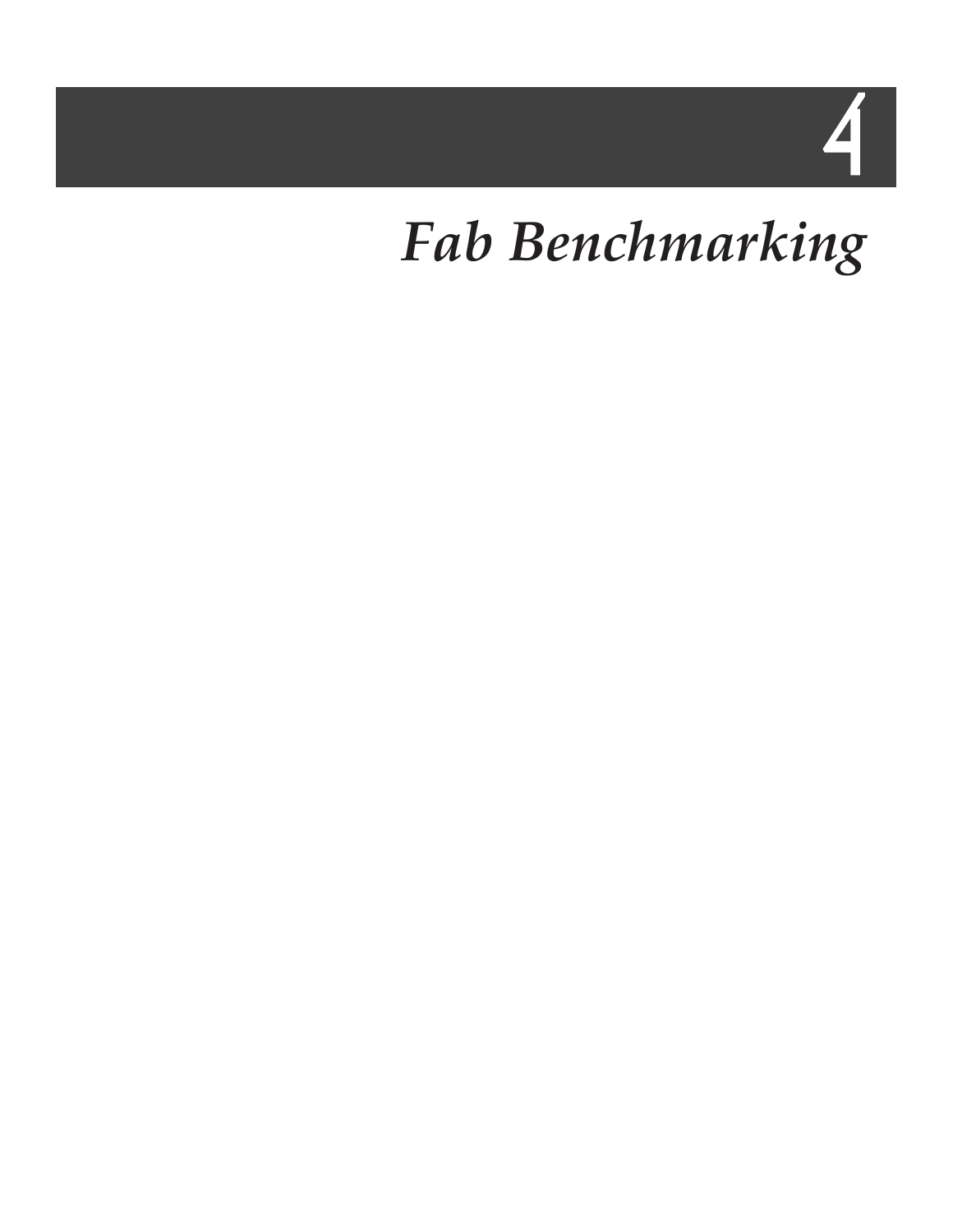## **4 Fab Benchmarking**

Fab benchmarking is a practice used by semiconductor manufacturers worldwide to assess the competitiveness of their manufacturing operations. Benchmarking between fabs within a company is a common practice, as manufacturers today can have 20 or more fab lines worldwide. Comparisons among different semiconductor companies is less commonly performed and is typically accomplished using outside consulting firms. In any event, benchmarking is a formal practice designed to assess a fab's or company's performance relative to the performance of world-class manufacturers. World-class semiconductor operations are distinguished in terms of line and probe yields, manufacturing cost per wafer, labor productivity, cycle times, tool productivity, and on-time delivery performance. Worldclass fabs also consistently improve performance in each of these areas through superior practices in manufacturing technology, factory operation, organization, and management. Importantly, a world-class fab does not have to be a manufacturer of stateof-the-art devices: It achieves excellent asset management given the assets that it has.

This Chapter first defines world-class manufacturing and presents associated performance objectives. It then explains how benchmarking measures consist of several different, yet interrelated categories including:

- Yields and yield learning
- Process control and Computer integrated manufacturing
- Cycle time management
- Tool productivity
- Labor productivity
- Human resources management
- Customer satisfaction

In each of the categories, metrics of performance are defined and explained. For instance, within the category of tool productivity are such metrics as cost of ownership and overall equipment effectiveness. Fabwide, companies often use various management strategies to target many or all of the above goals. Chapter 5 which follows explores the use of such management strategies and the practical implementation of these techniques by different semiconductor manufacturers.

Within this chapter, select results are also presented from a worldwide survey of 28 fabs designed to identify operational practices that underlie leading-edge manufacturing performance. The Competitive Semiconductor Manufacturing Survey<sup>[1]</sup>, performed by the University of California at Berkeley over a five-year period, was the first study of its kind in the semiconductor industry and it revealed the large variation in performance among semiconductor fabs.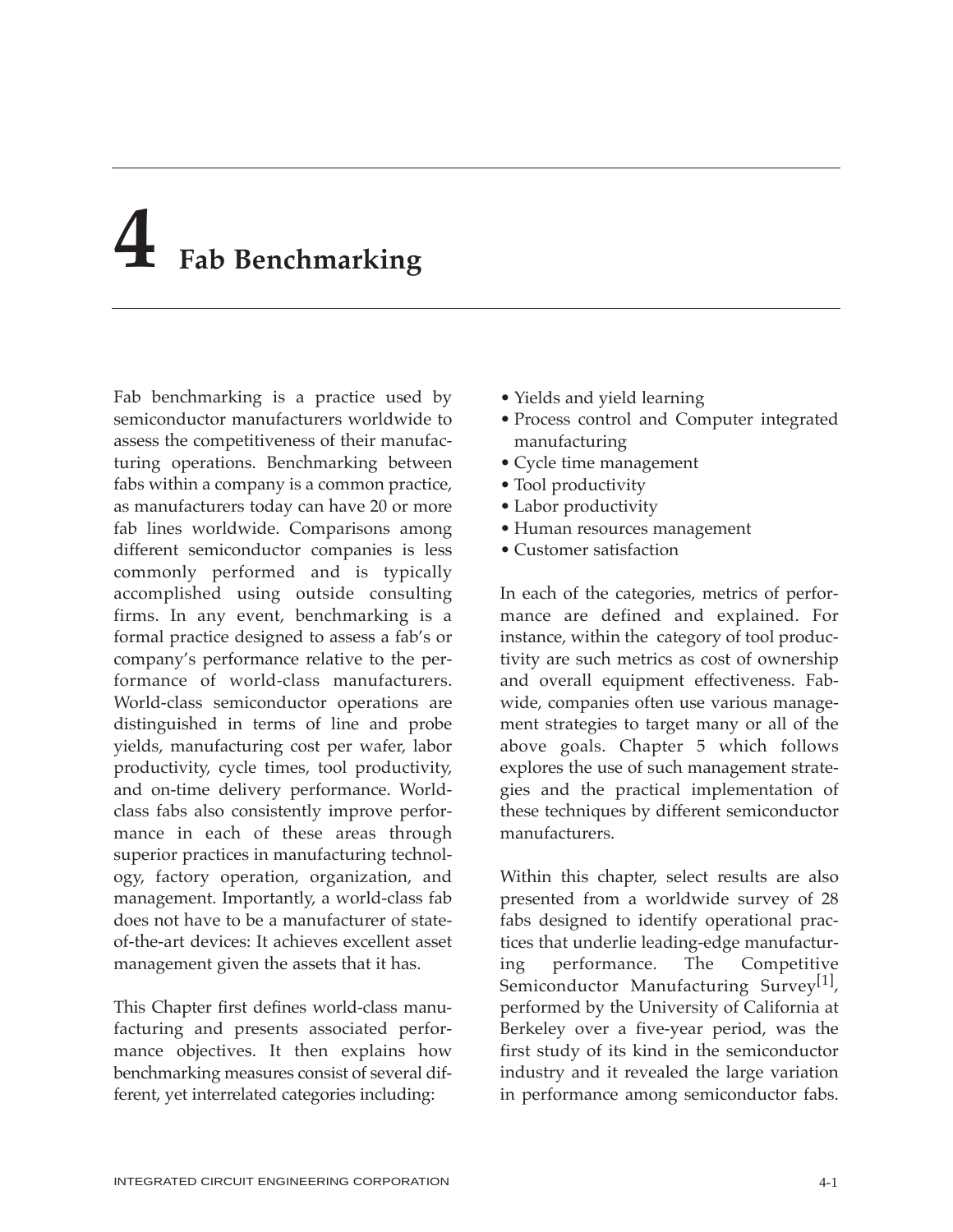Importantly, the study tied the achievement of high marks in a developed set of performance metrics with a list of key practices.

#### **World-class Manufacturing Objectives**

What makes an IC manufacturer or its suppliers world class? To maximize the productivity of fab operations, IC manufacturers continually strive to:

- Increase yields,
- Increase throughput,
- Decrease inventories,
- Decrease operating expenses,
- Decrease lead times, and
- Improve customer service.

These goals are accomplished by reducing manufacturing cycle times, improving throughput (by increasing equipment productivity), and reducing the time spent performing non-value added procedures (i.e., misprocessing, set-up of equipment, running test wafers). Therefore, world-class manufacturing objectives become:

- Improved process capability,
- Greater equipment availability/utilization,
- Reduced misprocessing,
- Higher yields,
- Reduced step-up time of equipment,
- Selective use of off-line metrology and inspection equipment,
- Faster learning and diagnosis (e.g., yield ramp or yield learning),
- Improved scheduling and maintenance procedures,
- Smoother transitions from R&D and pilotline operations to production,
- Better understanding of processes and manufacturing, and
- Improved employee productivity and morale.

Because so many of these objectives rely on equipment performance, the requirements for each piece of equipment become critical.

#### **Equipment Selection Criteria**

A short list of the most important criteria in equipment selection follows.

- Process capability, and flexibility to meet future requirements,
- High reliability (mean time between failure of at least 200 hours),
- High availability,
- High throughput to maximize the number of wafer processed,
- Low, consistent, and predictable defect density,
- Serviceability, and
- Low cost of consumables.

High yields are achieved when the process capability of each piece of equipment is well characterized and repeatable. As device requirements change more quickly and as product introductions shorten, equipment must increasingly be able to meet today's performance objectives and readily extend to meet tomorrow's requirements.

Equipment selection criteria have changed over the last 20 or so years. While performance remains one of the key criteria, fab managers are increasingly stressing the importance of equipment cost-of-ownership, serviceability, and reliability.

#### **Benchmarking Yields and Yield Learning**

Results from Berkeley's CSM study indicated there are eight underlying themes for world-class manufacturing. With respect to yield and yield management, key practices of leading fabs in the study included: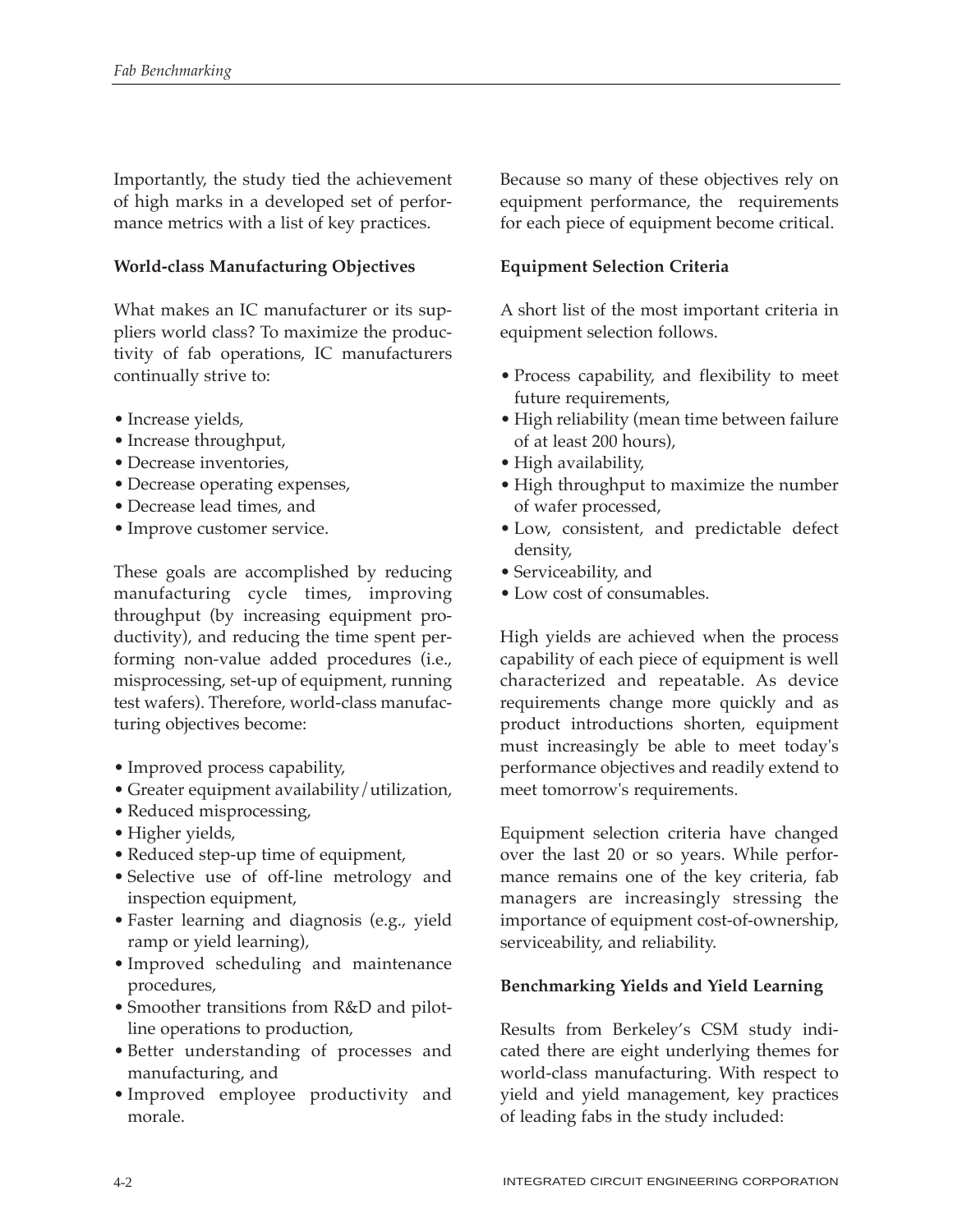- Rigorous management of SPC programs, retiring unneeded control charts and adding new ones as needed, adjusting control limits as appropriate and adjusting frequencies of measurements to focus on critical areas of improvement
- Automatic display of corrective action guidelines when an out-of-control situation occurs, often accompanied by automatic notification of the engineer and automatic disabling of the equipment
- Automated uploading of metrology data, SPC measurements, tracking data, etc.
- Integration of engineering databases and in-line defect inspection results with databases of die yields, parametric measurements, allowing statistical correlation between die failures and causes
- Extensive analysis of wafer map and bitfail patterns to trace faults to the root cause of the defects. The cause may be related to processing equipment, environment, people, etc.
- Automated recipe downloading at the tools with "smart" lot-machine interfaces

#### **Bringing New Equipment and Processes into the Fab**

Semiconductor manufacturers typically spend a lot of time and money bringing new equipment into the fab. Any reduction in this critical "yield learning" time can significantly improve the company's competitive position. In some cases, rapid yield learning allows the company to bring new devices to market faster, for which it can command higher prices, leading to higher profits. By bringing equipment to a production-worthy state faster, the cost burden of the newly-purchased piece of equipment is also lessened.

Semiconductor firms use a variety of strategies to reduce the time-to-silicon or time-tomoney. Today, equipment is often installed at the vendors' sites several months prior to being placed in the fab so that the new processes and equipment will be optimized prior to fab installation. Marathon testing is typically performed to ensure adequate mean time between failure (MTBF) and mean time between repair (MTBR) rates on the equipment. Such processes have become more necessary as the complexity of equipment has accelerated over the years (both in terms of hardware and software), and new equipment development and introduction cycles have accelerated with advancing technology.

There are essentially three distinct, yet overlapping stages a new piece of equipment undergoes (Figure 4-1). First, the equipment vendor typically develops a unit process or processes, which are usually tested first at the vendor's site, known as alpha-site testing. The next phase is beta-site testing. During beta-site testing, the unit process or processes are customized for each of the IC manufacturers processes, and the process may be further optimized to allow for integration. Beta-site testing can include processing of up to a thousand wafers. Many of the larger IC houses will perform "Ironman" or "marathon" testing of new equipment at one site, for the benefit of the entire organization. During such tests, equipment is run continuously and modifications to the equipment are made to continually reduce mean time between failure and mean time to repair rates. In the third stage, the IC manufacturer purchases additional equipment (ramp-up) to tool its facility. At this stage, minor improvements that might only be realized during production are performed. Here we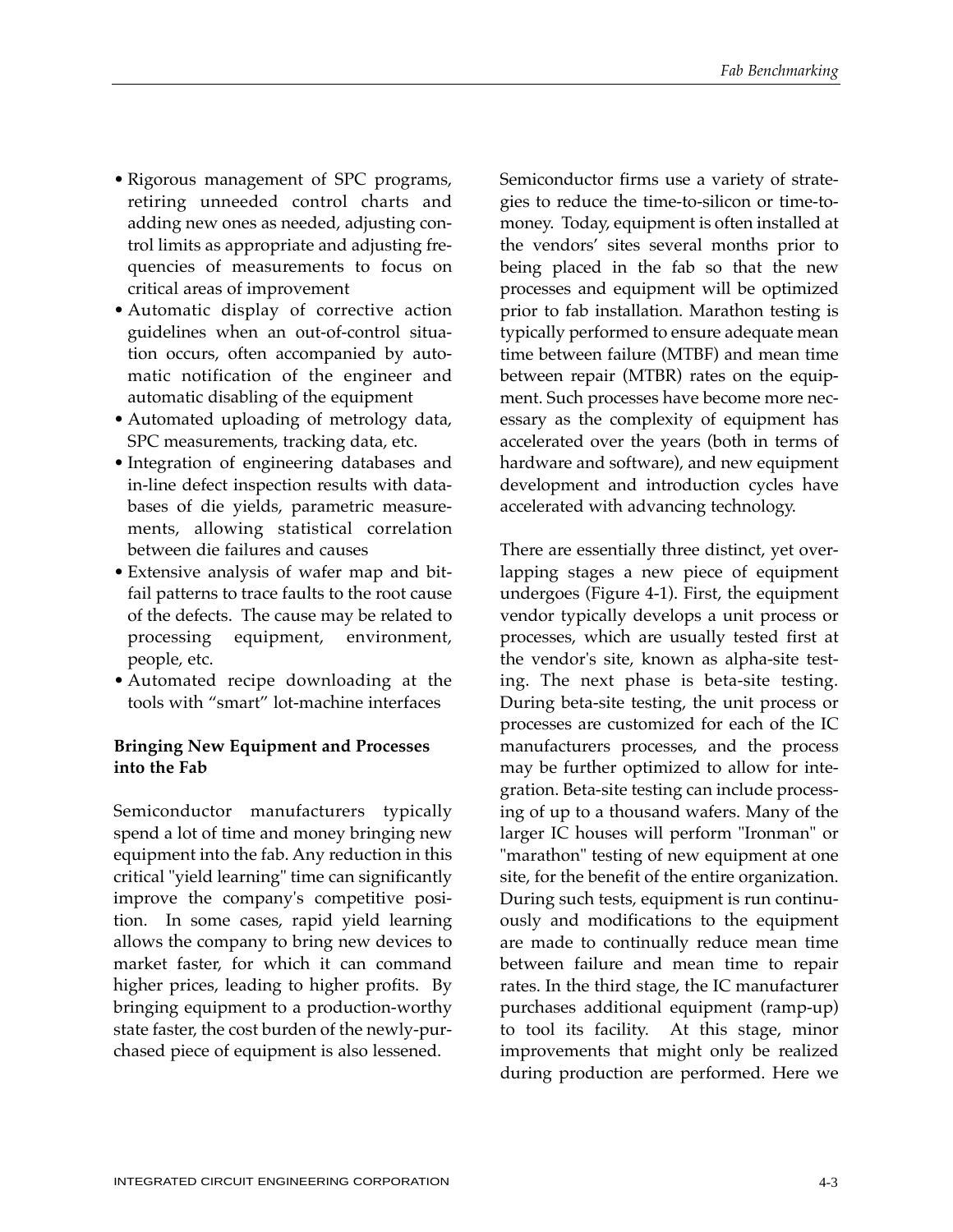review strategies used by Intel and Motorola to accelerate cycles of learning and ensure the use of production-ready equipment in the production line.

#### **Intel's Partners With Vendor to Enable Faster Ramp-up**

Intel recently used a partnership-based management strategy to develop and transfer a new process tool into production.[2] The strategy was designed to ensure minimum impact to fab output, and faster return-on-investment based on the minimization of process and equipment changes once the tool is installed in a manufacturing line. The equipment improvement program included proliferation methodologies to rapidly improve equipment performance and improve site-to-site process replication among Intel fabs. The complete program reduced the cost of ownership of the unit process by 60 percent due to an increased throughput of 18 percent, a 2X defect reduction, and a 4X increase in the number of wafers processed between preventive maintenance procedures. This

project was performed while both development and manufacturing fabs were in the middle of an aggressive ramp.<sup>[2]</sup>

The upgrade consisted of nine modifications to the chamber hardware and a process change. It took nine months to complete, and involved interaction between five groups within Intel and four groups at the supplier. The article stresses the importance of close vendor-customer relations throughout the development phases. The project attempted to eliminate past problems, including poor parts' quality, delays in delivery, insufficient documentation, insufficient operator training, and poor process replication. Such problems are at least partially due to the intense pressure on vendors to improve product performance and meet product introduction dates, often resulting in equipment introductions that do not meet advertised benefits. To meet demand, vendors are compelled to subcontract parts manufacturing to more than one subcontractor, which can result in significant lot-to-lot variation. In addition, without adequate training on specific hardware, parts may be installed incorrectly. The set of process improvements on a 200mm CVD system are summarized in Figure 4-2.



*Figure 4-1. The Entire Process Development Cycle Takes Two or More Years to Complete*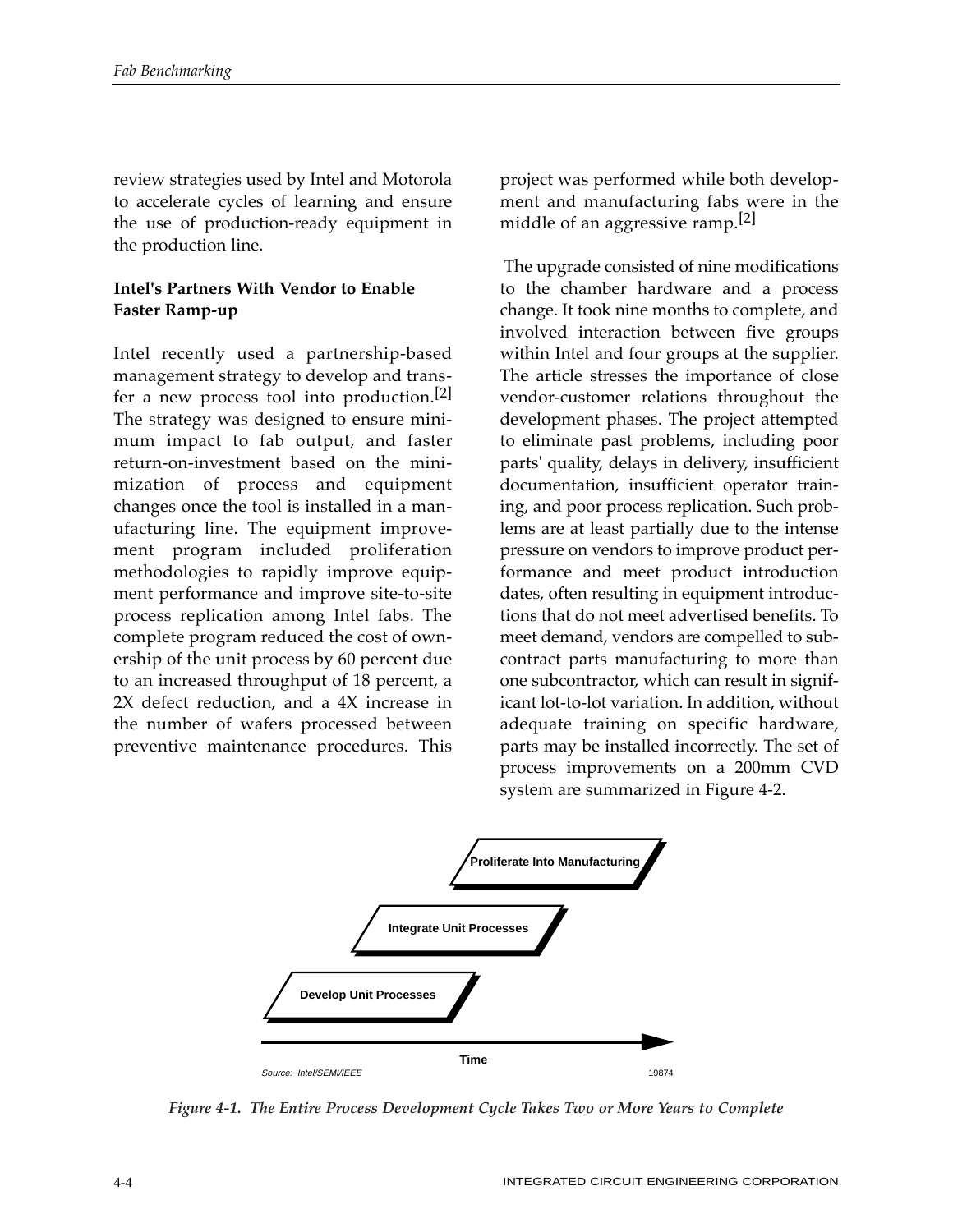

*Figure 4-2. Steps Taken to Improve the Manufacturability of a 200mm CVD Tool and Benefits Gained*

Initially, the CVD tool had been fairly nonmanufacturable, with very low uptimes and high defect densities. To improve uniformity, first, a new showerhead and wafer susceptor were designed. While this change significantly improved uniformity, uniformity drift problems after 150 wafers persisted. Next, an additional clean recipe was developed.

To reduce variation in spare parts, the vendor was informed in advance about the scope of the project and was required to freeze parts manufacturing processes so that all spare parts manufactured would be identical to those that were being beta-site tested. Then, an inspection procedure at the equipment vendor was developed to ensure 100 percent inspection of each part for quality control. A documentation procedure was also instituted to ensure parts quality.

Next, the equipment engineers that installed the parts during alpha site testing trained the equipment engineers, and this team then trained the Intel technicians at each site in proper part installation.

In spite of this high level of control, out-ofspecification parts were still shipped, emphasizing the need to improve vendorcustomer relations. Site-to-site process replication, due to small differences in systems set-up (such as different pumps), continued to be an issue. One procedure that aided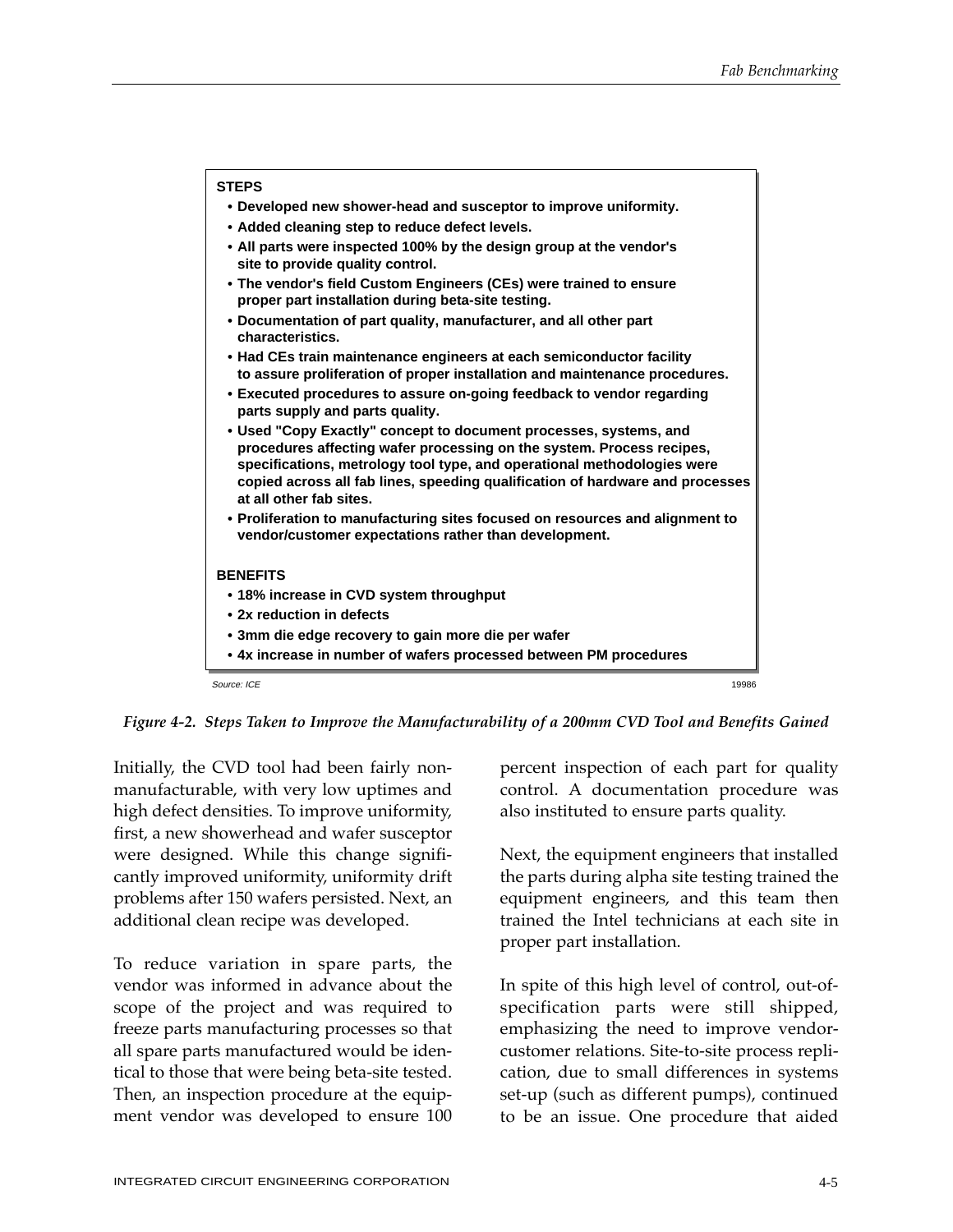site-by-site replication was the use of a "copy exactly" procedure, where process recipes, specifications, etc., for a particular module were copied across all fabs manufacturing a particular product. Proliferation was thereby simplified, as the qualification at the manufacturing sites was viewed more as an extension of a "post-PM qualification," rather than a new hardware qualification. This resulted in substantial savings in test runs and manpower. [2]

#### **Motorola Targets Faster Cycles of Learning**

Motorola recently outlined a proactive approach to equipment development, aimed at shortening the cycles of learning on new processing equipment.[3] The program uses "Ironman" testing and a comprehensive debug process at the vendor's site to allow the manufacturing robustness of both software and hardware components of process tools to be increased. The program continually tracks how quickly design problems are fixed, so that engineers can drive key parameters to lower values of mean-time-to-failure, mean-time-between interrupt (or repair), and cost of ownership. As a result, the quality and cost effectiveness of the delivered equipment is improved, and the cycle time for bringing the equipment to a production-worthy state is shortened significantly.

Motorola first created Strategic Equipment Teams, empowered to identify the technologies and equipment needed to process future devices. The teams could either choose commercially available equipment or, if not satisfied with these systems, engage in joint development programs with the vendors to assure development and

"burn-in" of systems and the availability of production-worthy equipment within a usable timeframe. The teams:

- Established sector-wide equipment roadmaps,
- Integrated equipment evaluations and development methodologies sector-wide,
- Benchmarked equipment performance in existing factories,
- Recommended manufacturable equipment sets for future factories, and
- Sent a single message to suppliers, reflecting needs of the entire sector.

One of the techniques the company used to improve supplier performance included installing a Motorola-owned processing tool at the vendor's site for parallel use by its engineering group and Motorola engineers. Typically, latest products are not readily available for the vendor to perform hardware and software testing. In this process, the engineering team at the vendor's site identified faults in the system, and executed Engineering Change Notices (or the equivalent) to drive continuous improvement of the equipment hardware and software in a timely manner. A key issue was ensuring that the engineering project manager could implement such changes and proliferate them in the field, into the vendor's manufacturing, and into the new product design.

The focus of "Ironman" tests is to improve the performance of the integrated hardware, wafer transfer, and process control of the equipment. Motorola has found in previous Ironman studies, that approximately 90 percent of all manufacturing performance issues identified with available tools in the early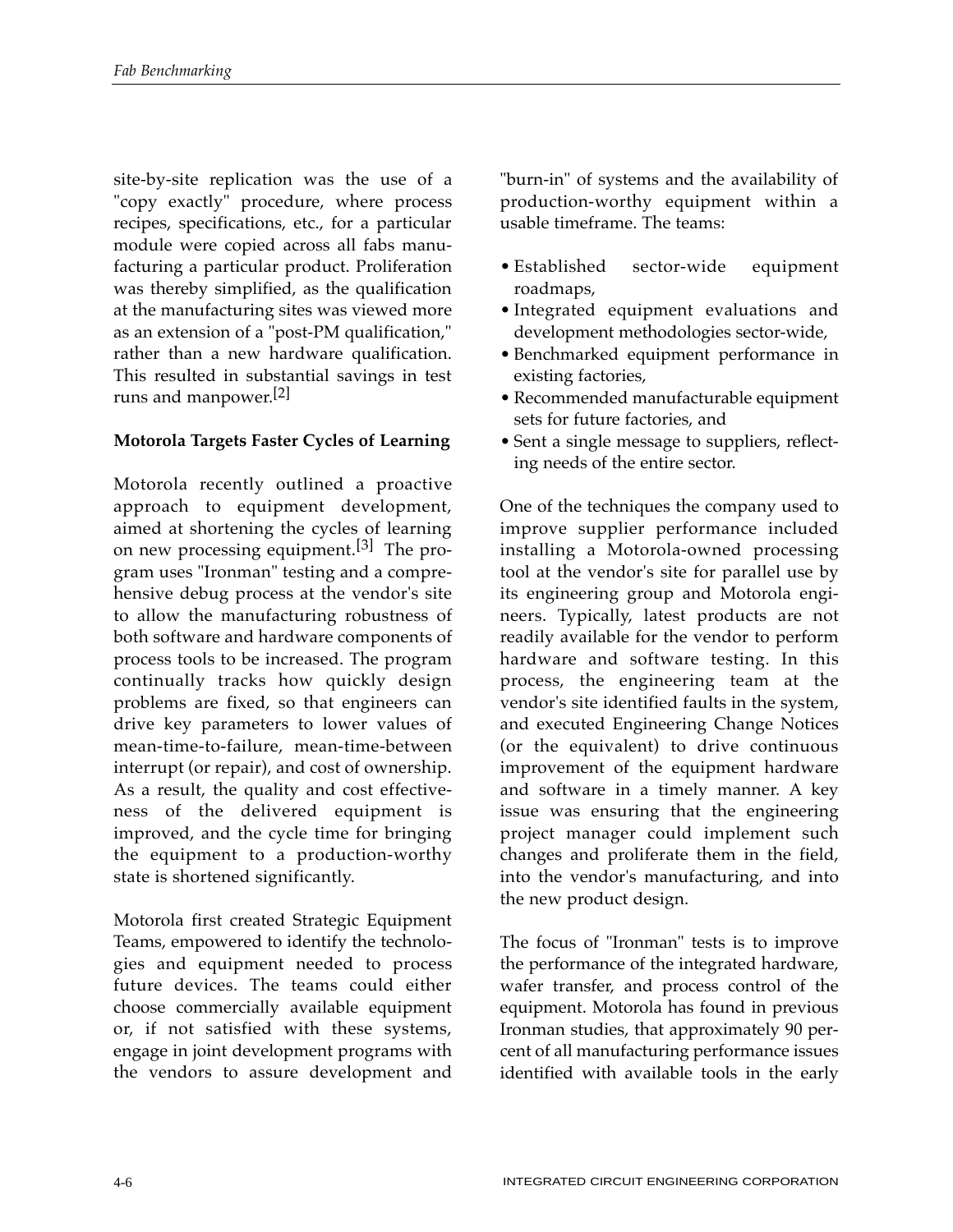stages are either hardware or software related. This is key as vendor's equipment improvement efforts typically focus on process performance, not equipment manufacturability or robustness. During these Ironman test, the equipment:

- Runs a process recipe 24 hours a day unless required for process development or design evaluation related activities,
- Undergoes routine PM , start-up, and shutdown procedures, testing all hardware and software capability of the tool, and
- Undergoes system hardware and software upgrades and process enhancements.

The equipment debug phase generally undergoes three stages of learning. First, major improvements are made, resulting in up to 5-20 hour MTBI (mean-time-betweeninterrupt), with the second stage extending that level to 20-60 hours MTBI. The third and most challenging cycle is when MTBI approaches 120 or more hours. During the entire debug process, the teams continually track the time it takes to identify an issue,

design a fix, evaluate the new design, and make the fix available. A metric tracking the cycles of learning is identified and improved upon in a systematic manner.<sup>[5]</sup> The equipment improvement at the supplier site is critical, as it represents full departure from previous procedures in which the equipment was essentially debugged by the customers in the fabs in a non-competitive fashion.<sup>[5]</sup>

The article points out how process tool testing has evolved with the increasing software component in semiconductor equipment (Figure 4-3). In the 1970s and 1980s, tests focused on mechanical and electrical performance. Today, while understanding of mechanical failures has evolved to a sophisticated level, expertise in software programming has not developed as quickly. In addition, certain problems can be both software- and hardware-related. In Motorola's study, this was evidenced by the number of software fixes for different iterations of a system's software, which did not continuously improve (Figure 4-4).

| <b>Reliability</b>                      | <b>Time Period</b> |                   |                                                                                                                |  |
|-----------------------------------------|--------------------|-------------------|----------------------------------------------------------------------------------------------------------------|--|
| Level                                   | <b>Hardware</b>    | <b>Software</b>   | <b>Statistical Test</b>                                                                                        |  |
| Percent or<br><b>Parts Per Thousand</b> | 1970s              | 1990s             | <b>Test all</b>                                                                                                |  |
| <b>Parts Per Million</b>                | 1980s              | 2000s             | Sampling                                                                                                       |  |
| <b>Parts Per Billion</b>                | 1990s              | 2010 <sub>s</sub> | <b>Varied Statistical</b><br>- Accelerated testing<br>- Burn-in testing<br>– ESS<br>- Life testing<br>– (etc.) |  |
| Source: Motorola/IEEE/SEMI              |                    |                   | 19875                                                                                                          |  |

*Figure 4-3. Software development Has Become a Key Aspect of Process Tool Development*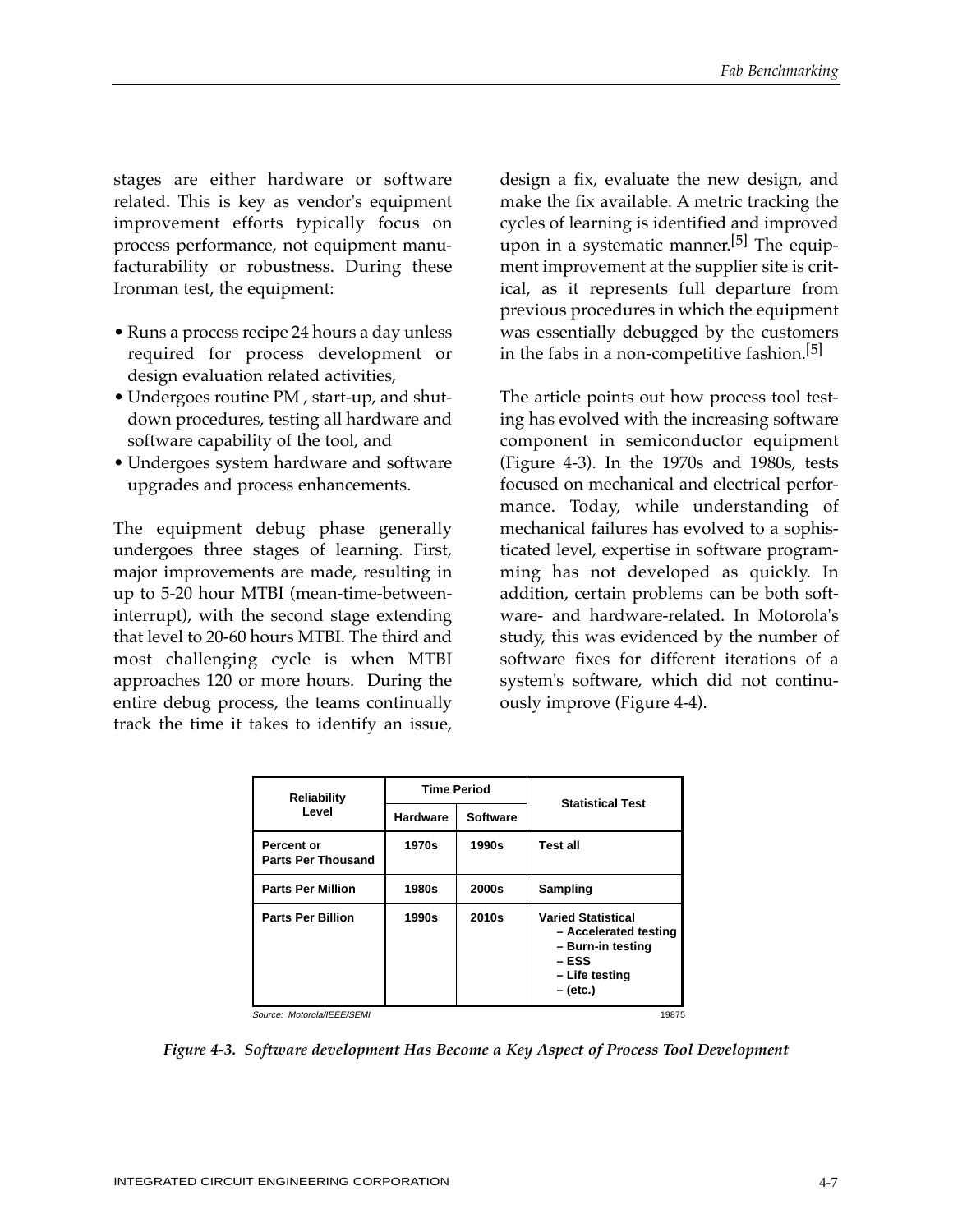| <b>Revisions</b>           | Required<br><b>Fixes</b> |  |
|----------------------------|--------------------------|--|
| 2.1                        | 105                      |  |
| 2.2                        | 73                       |  |
| 2.3                        | 24                       |  |
| 2.4                        | 7                        |  |
| 2.5                        | 23                       |  |
| 2.7                        | 45                       |  |
| 2.8                        | 29                       |  |
| 3.0                        | 27                       |  |
| Average                    | 42                       |  |
| Source: Motorola/IEEE/SEMI | 19876                    |  |

*Figure 4-4. Number of Fixes for Different Revisions of Software Programs Do Not Necessarily Improve*

The article suggests that Ironman studies be run only after the equipment has demonstrated MTBI levels of 120 hours or more. When this level is attained, any introductions of hardware or software to the tool will slow development and may actually degrade system performance. It also recommends that the supplier run marathon tests continuously, while tracking and improving on the time needed to implement design fixes.

By installing the Motorola-owned equipment at both the vendor's site and the user's site, parallel, more cost-effective programs for process improvement were possible.

From year-to-year, the 800 plus existing fabs are being made more cost effective out of necessity. In 1994 and early 1995, many existing fab expansions and upgrades were being performed in conjunction with improvement programs to increase the effectiveness of existing equipment and facilities.

For many of these companies, the focus is on producing non-leading-edge devices (2.0- 0.8 $\mu$ m), on 100, 125, or 150mm wafers. Because the profits on devices shrink with maturity, the company must continually reduce manufacturing costs, while producing the greatest number of good devices per wafer start (e.g., high productivity and high yields). As shown in Figure 4-5, the largest percentage of wafers used in 1994 were 150mm (38 percent), and approximately the same number of 100 and 125mm wafers were used (28 and 27 percent). Only 7 percent of the wafers used were 200mm. However, ICE expects this situation to change rapidly. Interestingly, a glance at regional wafer usage (Figure 4-6) reveals how the North American, European and ROW countries consume many more 100mm wafer than the Japanese. The distribution of fab capacities listed in ICE's 1995 Profiles report indicates how fab capacities ranges anywhere from 500 wafers per week to over 30,000 wafers per week. The goal for all these companies is to meet world-class manufacturing objectives.

#### **The Importance of Cycle Time Management**

Cycle time is the time needed to fabricate devices. More specifically, it is the time required to process a product from start to finish -- either from wafer start to the time the final passivation layer is put on the wafer (wafer processing time), or from wafer start to the time the packaged device is ready for shipping. Average wafer processing time for fabs worldwide is between 30 and 90 days.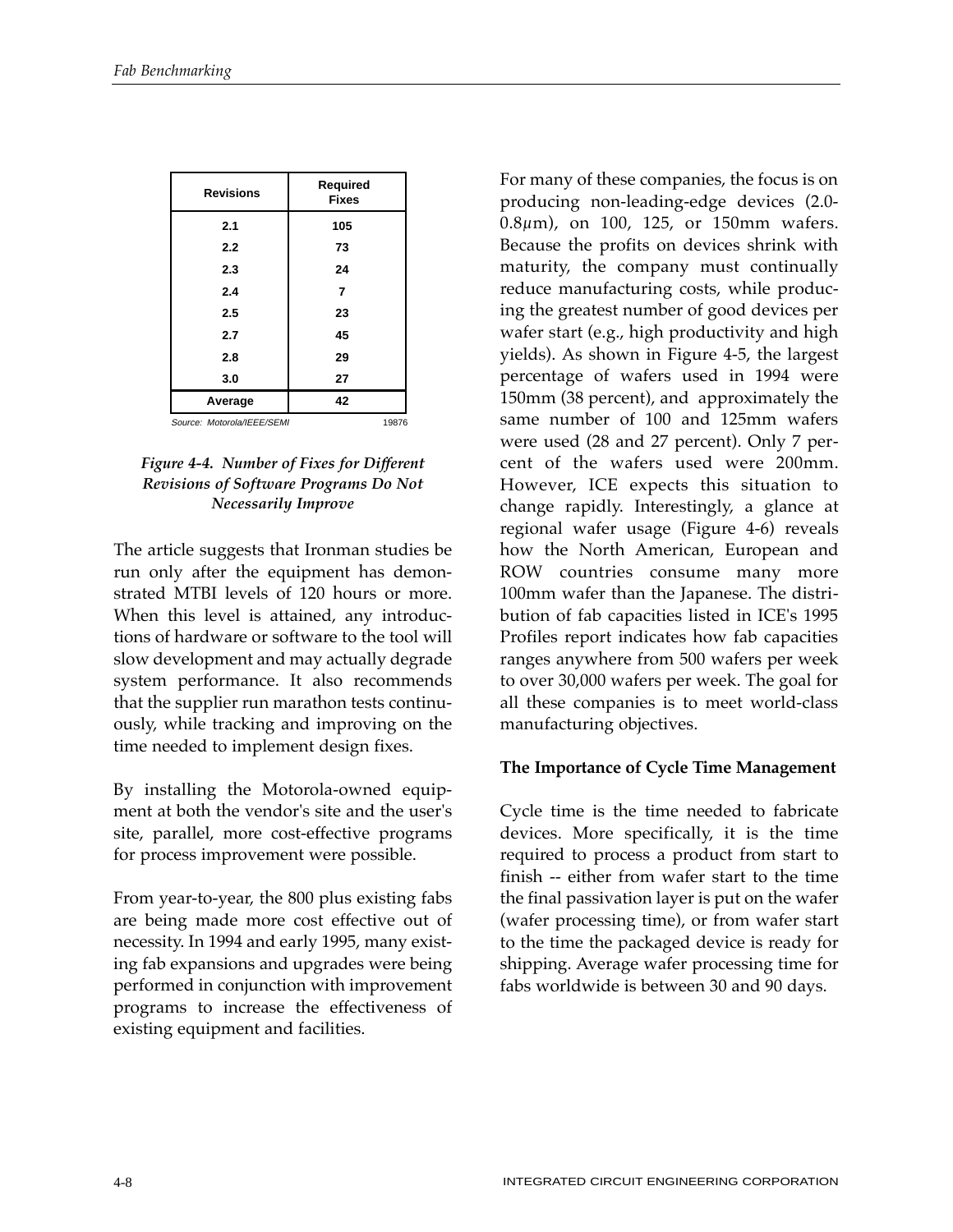





*Figure 4-6. Regional Monthly Wafer Capacity by Wafer Size\**

The principle advantage of fast cycle time manufacturing is rapid yield learning. "Yield learning" time, also called defect learning time, refers to the time required to bring a new product's yield to acceptable levels. Yield learning time is typically between 6 months and 2 years, depending on production capability, engineering capability, and device complexity. The obvious advantage to low yield learning time is in reducing timeto-market, often enabling the company to sell the chips at higher prices and more rapidly recoup investments. Not surprisingly, the first company bringing new devices to market is typically in a much better position to dominate the market for that particular product.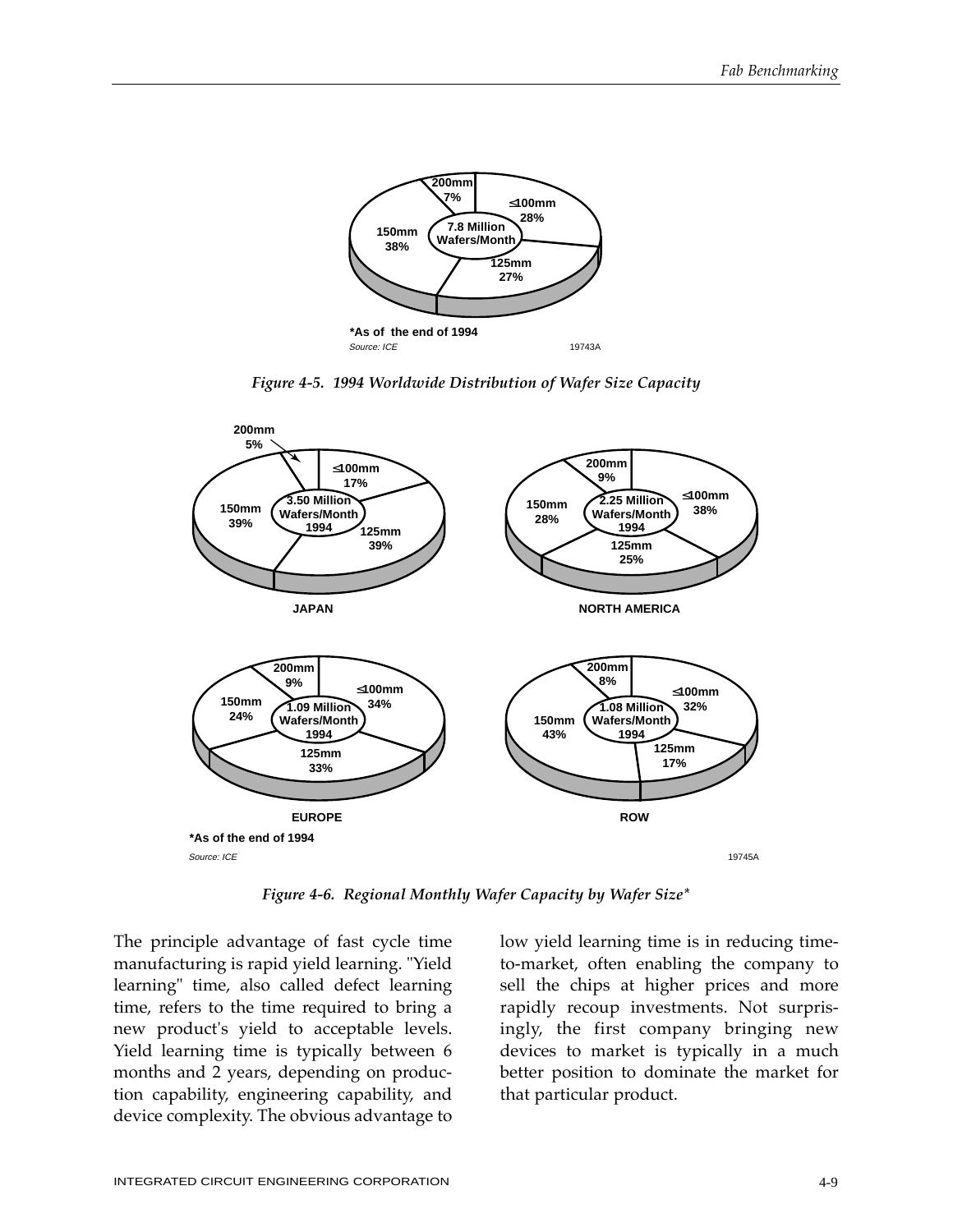Rapid cycle time manufacturing is also becoming more critical as product lifecycles continue to shorten. As discussed in Chapter 1, products command the highest prices early in their lifetime. Therefore, the fab's ability to rapidly ramp to high volume production of devices with the highest ASPs becomes even more important. Obviously the reduced cost per wafer realized when production levels are reached are a strong incentive as well.

Fast cycle time manufacturing also means more wafers are processed in a given timeframe, so that processing problems can be detected more quickly and the yield of a given device can be improved more quickly. Industry experts have discovered time and again that a company's profitability largely depends on its ability to rapidly identify and fix processing problems.

The actual cycle time of products in a fab is limited at the low end by the raw process time for a wafer undergoing a certain process. Often referred to as the theoretical cycle time, this time is typically between 5 and 10 working days or 120 and 240 hours. In practice, a fab tries to attain an actual cycle time that is between 2X and 3X the theoretical cycle time. A cycle time of 2.5-3.0 days per mask layer is considered average, a 2-day cycle time per layer is very good and a worldclass fab is capable of processing a layer in 1.2 days. Some examples of cycle time per layer for Memory fabs is shown in Figure 4-7.<sup>[1]</sup> Figure 4-8 and 4-9 show similar data for CMOS Logic and MSI cycle times per layer.

However, it is important to note that short cycle time manufacturing does have its downsides. To achieve faster cycle time, a larger equipment set is usually required so that product is not waiting for tool availability. In addition, although low cycle time enhances the likelihood of on-time delivery of devices and allows faster yield learning, it will not necessarily reduce manufacturing cost per wafer. Inventories are lower, but smaller batches of devices may need to be processed so that processing time at any one piece of equipment is not too long.

#### **The Most Important Trends in Equipment Design**

Many of the trends discussed throughout this book are critical to new fab equipment operation. To enable faster yield-learning:

- Equipment efficiency must be increased more rapidly in the pre-production stages of development (Figure 4-10),
- The manufacturability of equipment throughput, cost of consumables, and cost of maintenance must be targeted during equipment design phases,
- Unless the equipment vendor has extensive software programming capabilities, third- party suppliers should be used to facilitate faster time-to-market,
- Users and vendors should work together to take advantage of the latest hardware and software capabilities,
- Equipment must be capable of extending beyond one generation of product,
- Partnerships should be formed early in design phases to speed time-to-market of equipment and ensure customer satisfaction.

In addition to these trends, emerging features on production tools such as minienvironments, in-situ particle monitors, equipment control interfaces, etc., must be considered early in the design phases. Progressive equipment companies are also using modeling programs during equipment design stages to improve the quality of delivered product.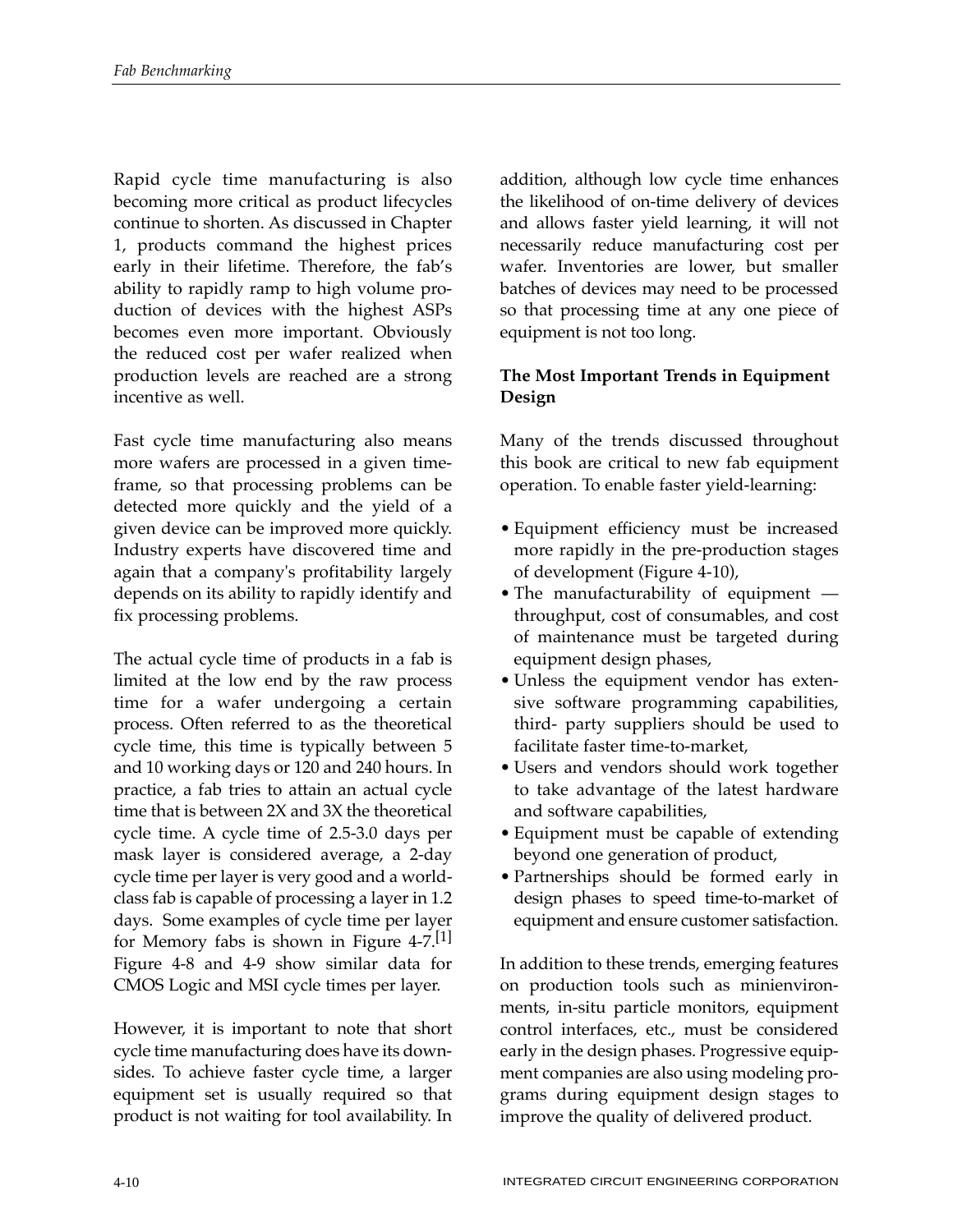

*Figure 4-7. Memory Fab Cycle Time Per Layer*



*Figure 4-8. CMOS Logic Fab Cycle Time Per Layer*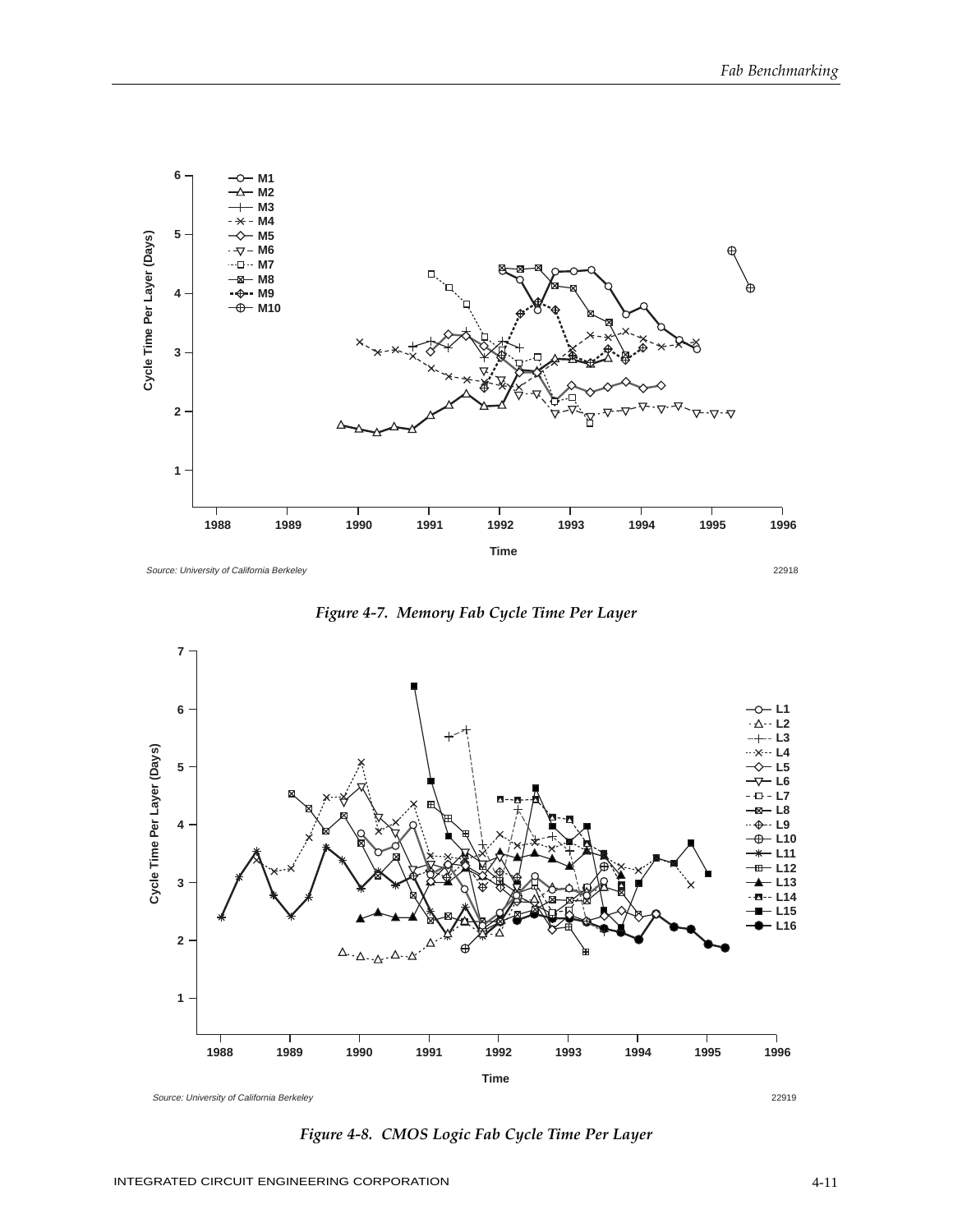

*Figure 4-9. MIS Fab Cycle Time Per Layer*



*Figure 4-10. Equipment Efficiency as a Function of Product Maturity*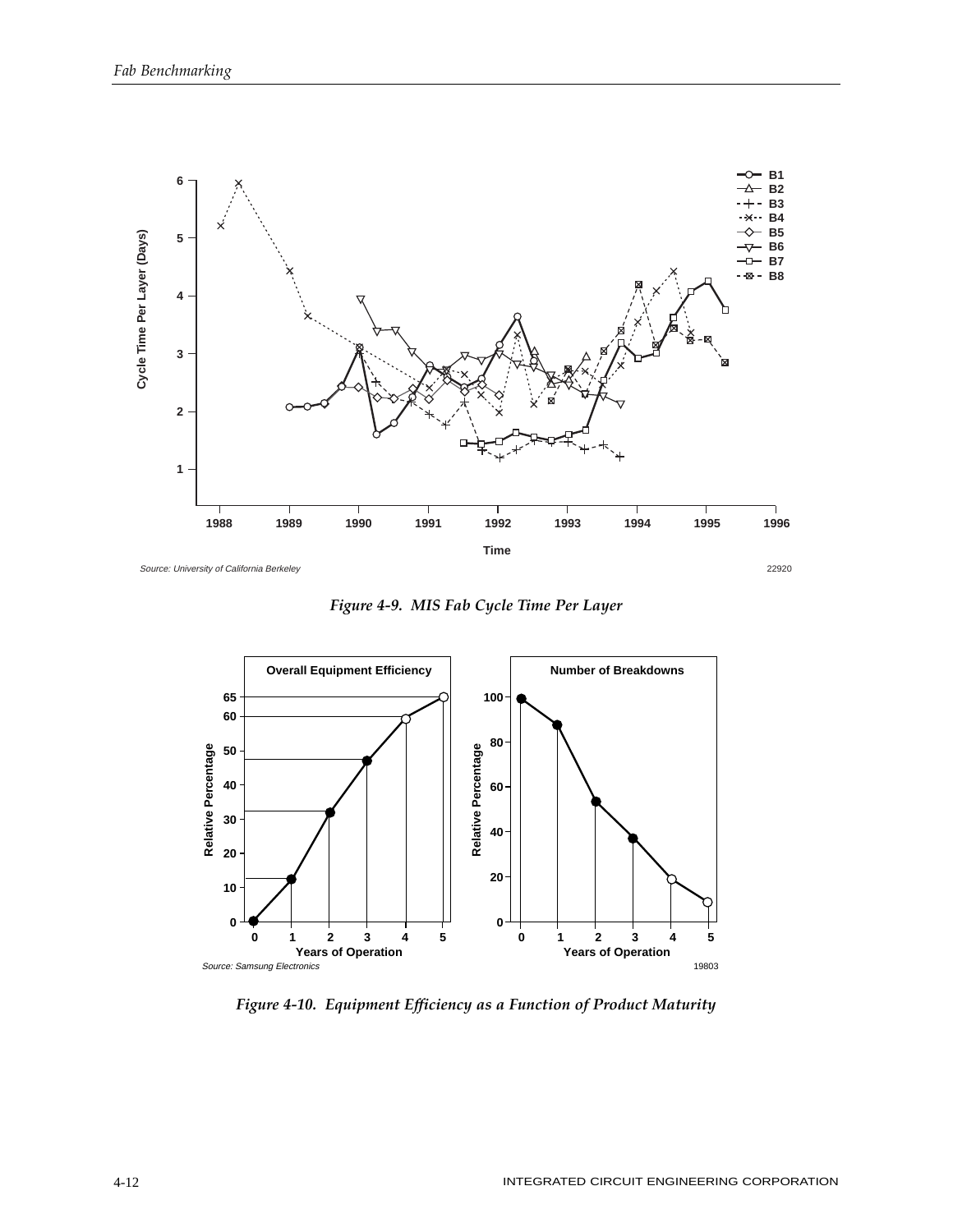Future tools also need real-time feedback and control of critical process parameters, optimization of batch size to reduce cycle time, and advanced product tracking to increase the productivity of the fabs. "Minibatch" tools may provide the best solution for single-wafer quality with batch throughputs. Such tools include the Novellus Concept One and Dual-Altus dielectric CVD and tungsten CVD systems, which process several wafers sequentially, Concept Systems' Gemini III epi tool or Mattson's Aspen stripper and CVD tools, which process small batches, or W-J's 1000 APCVD tool, which processes several wafers in an "assembly-line" mode.

#### **Useful Tool Lifetime**

To effectively reduce manufacturing costs, many manufacturers will attempt to use equipment for as long as possible. Tool lifetime varies depending on the type of processing equipment and the processing requirements of the devices being manufactured. In cases where device dimensions remain relatively stable for a long period of time, the fabs have very mature equipment, including 15-year-old projection aligners, 20 year-old ion implanters, and 20-year-old IC testers. However, in this industry, such examples are really exceptions to the rule. Lifetimes of some tools are often limited to only one or two generations of devices (3-6 years).

Fabs purchase new equipment if the existing equipment can no longer attain the desired process result, if it is converting from one wafer size to another, or if it is expanding capacity (in which case, used equipment

might also be considered). In making transitions in device generation, the equipment can often be upgraded or undergo an equipment improvement program (EIP) to allow its use in processing the new product. Typically, 60-90 percent of the existing equipment set can be used to produce next-generation devices. Companies can effectively minimize the investment for next-generation technology by limiting the amount of new equipment purchased to less than 20 percent (reusing 80 percent), spending no more than a 1.5X premium for next-generation tools, and controlling the increase in the number of process steps to 1.1X (via device design and equipment capability). This strategy, used by IBM in the manufacture of DRAMs, slows the overall increase in wafer processing costs, and allows more timely return on investment (Figures 4-11 and 4-12).

|                                  | <b>Per Generation</b> | Per Year* |
|----------------------------------|-----------------------|-----------|
| <b>Productivity to Customers</b> | 2.8x                  | 40%       |
| <b>Technology Change</b>         |                       |           |
| <b>Bits/Chip</b>                 | 4.0x                  | 58%       |
| <b>Chip Area</b>                 | 1.4x                  | 12%       |
| <b>Density</b>                   | 2.8x                  | 40%       |
| <b>Equipment Cost</b>            |                       |           |
| Complexity (No. steps)           | 1.2x                  | 6%        |
| <b>Unit Price Increase</b>       | 1.5x                  | 15%       |
| Total                            | 1.8x                  | 22%       |

**\*3 years is 1 generation**

Source: IBM Microelectronics 19771

*Figure 4-11. DRAM Industry Trends*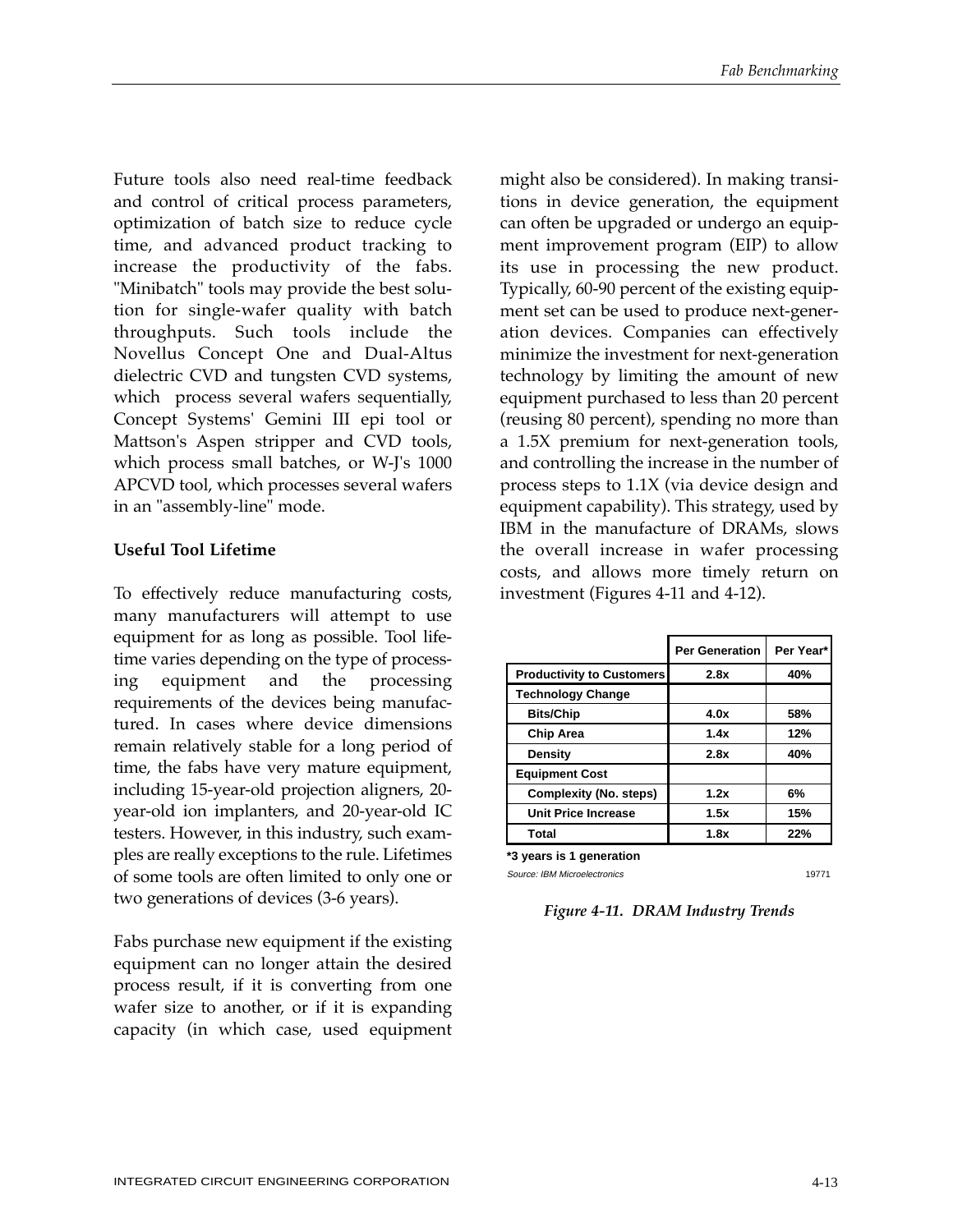

*Figure 4-12. Profitability Strategy*

All existing fabs continually undergo frequent changes and adjustments, and share the same constraint including $[1]$ :

- The need to continue production operations during expansion,
- Restrictions in cleanroom space and layout,
- Constraints in available capital and operating costs,
- Fixed time to implement changes,
- Given process capabilities,
- Given cleanroom design (Class 100, Class 10, etc.),
- Given labor force,
- Existing customer commitments and inventories, and
- Existing process flows.

#### **Equipment Productivity**

Equipment productivity is a key issue in manufacturing as the performance of each wafer processing tool ultimately affects fab productivity, cycle time, and the company's ability to meet customer demands for devices. A semiconductor processing tool is available for production when it is not down due to system failure, or the performance of preventive maintenance (PM) or qualification procedures. The amount of time the system is utilized relative to the time it is available for production, is the effective utilization. One of the results of Texas Instruments' landmark MMST (Microelectronics Manufacturing Science & Technology) program was the finding that the effective utilization of semiconductor equipment averages only 35 percent<sup>[2]</sup>. As detailed in Figure 4-13, the rest of the time is spent: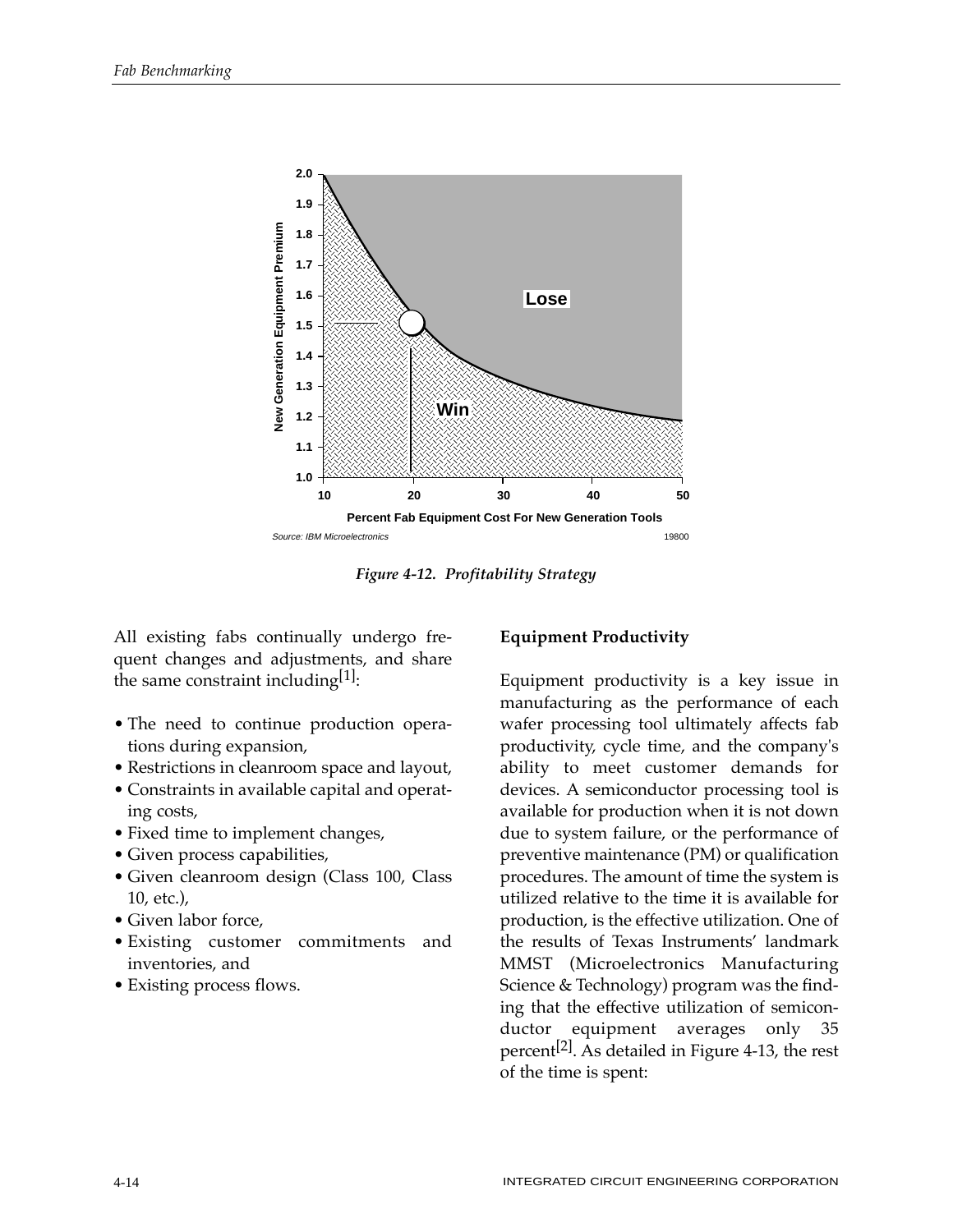- Setting-up the equipment to process the wafer (s) (including test wafer runs),
- Waiting for product to traverse through the production line,
- Misprocessing wafers due to drift in processing parameters or using the wrong process recipe,
- Adjusting process parameters,
- Processing bad material, or
- Performing scheduled or unscheduled maintenance procedures.

Such procedures lead to poor utilization of capital. In addition, as companies make transitions in wafer size, especially from 150mm to 200mm, the throughputs of tools accomplished in production have dropped. Batch to single wafer transitions in the fab also increase the amount of WIP and limit fab productivity.

Therefore, cost-reduction strategies that minimize misprocessing, set-up time, test wafer use, and unscheduled maintenance, will improve equipment utilization, and consequently, the productivity of the fab.

The COO model typically relates cost per wafer for a given device to labor rates, cost of consumables, spare parts, scrap, maintenance, off-line metrology, facilities, etc. From constructed Pareto charts that show the magnitude of each cost element, the manufacturer can target the most costly segments (Figure 4-14). In general, COO modeling has shown the industry that machine throughput, tool reliability, and defect limiting yield often have a more significant impact on COO than equipment purchase price.



*Figure 4-13. Improving Capital Productivity*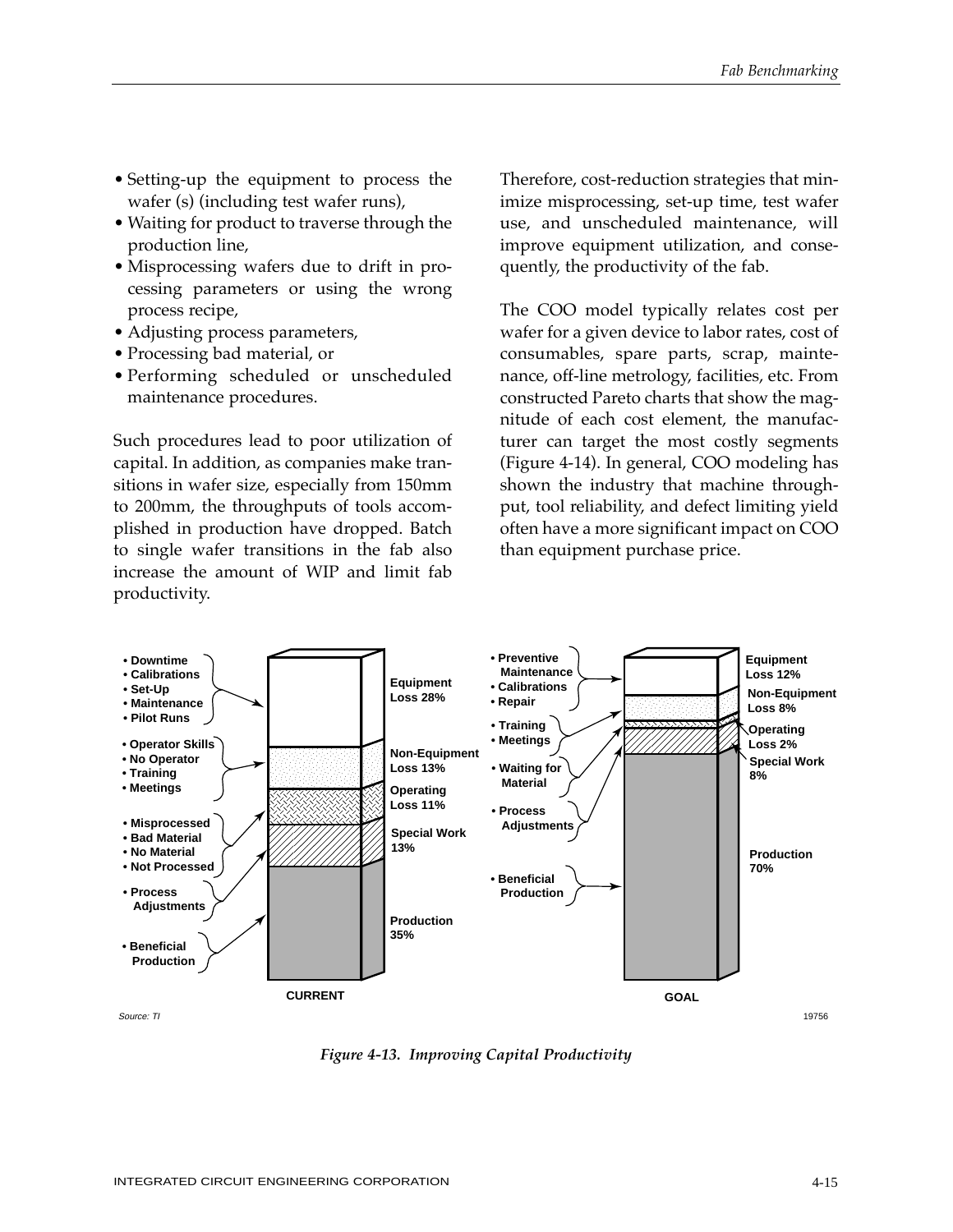

*Figure 4-14. Sematech Cost-of-Ownership Model*

However, despite its attributes, COO modeling cannot indicate how effectively a system is used in production.<sup>[3]</sup> For these reasons, a new metric, overall equipment effectiveness (OEE) is now gaining industry attention.

#### **Overall Equipment Effectiveness (OEE)**

OEE is the time a given system spends producing product wafers. As shown in Figure 4-15, the goal, determined using Sematech's fab model, is to improve equipment effectiveness to over 60 percent for the  $0.25 \mu m$ 

generation of equipment. An OEE of 60 percent means that the majority of losses are due to the fact that no product is available for processing (no WIP), with much smaller contributions from throughput loss, scheduled and unscheduled downtime, and setup procedures. The hope is that by focusing on OEE, manufacturers will be able to improve maintenance procedures, setup procedures and make modifications to increase machine throughput, reduce rework, etc.<sup>[5]</sup> OEE is also related to another important industry metric, labor productivity.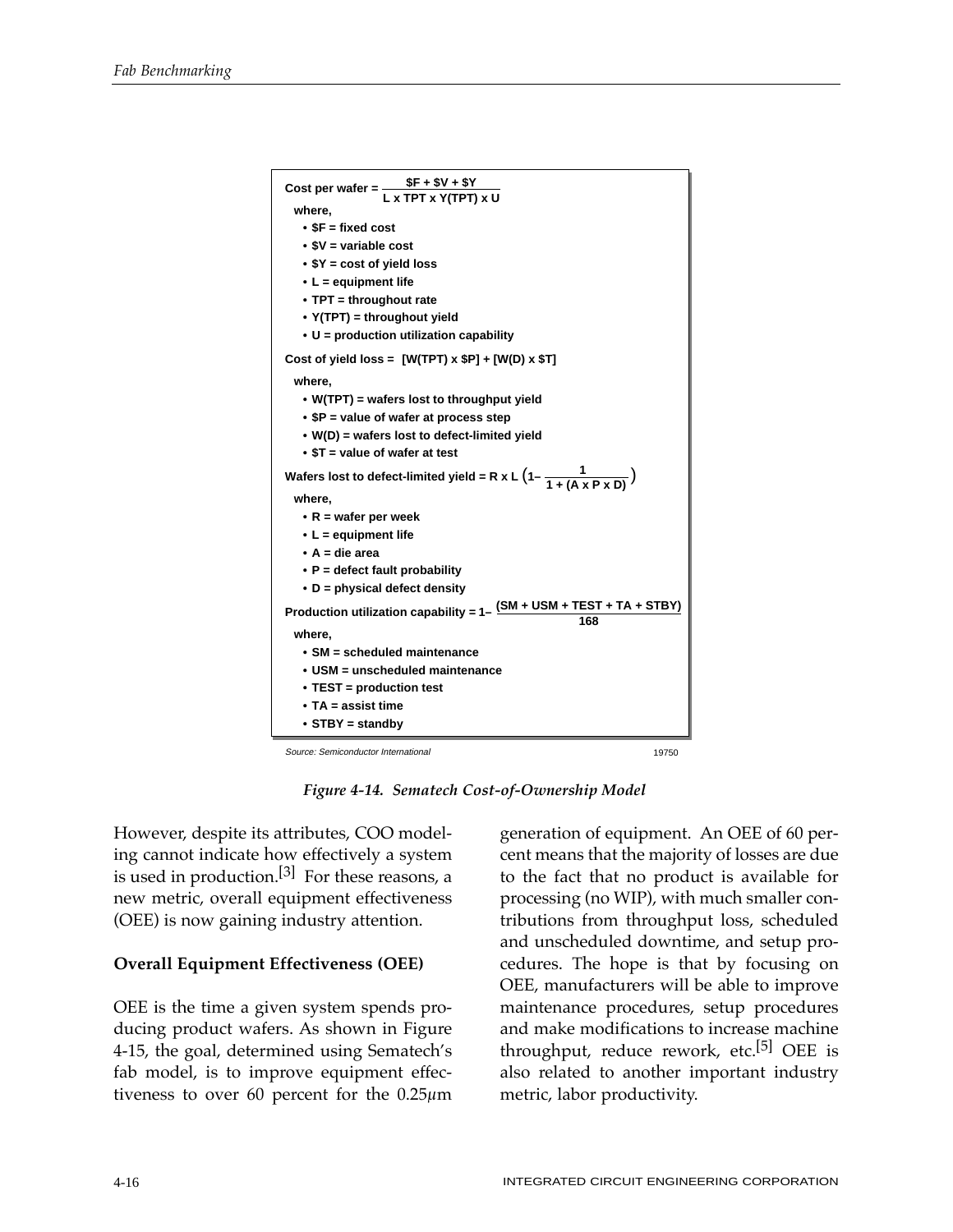

*Figure 4-15. Overall Equipment Effectiveness*

#### **Cost of Ownership**

Many companies use activity-based costing (ABC) to determine the relationship between the cost of devices produced by a fab and each of the components that contribute to this cost. Typically, ABC is implemented by forming the ABC team, developing the ABC model, costing the product line, planning cost reduction efforts, implementing cost reduction, and evaluating results. Cross-functional teams typically contain employees from all factory departments including finance, purchasing, technology development, process engineering, equipment engineering, production control, and facility groups. The ABC model demonstrates cost per wafer sensitivity to composite yield, production volume, utilization rate of existing equipment, and the cost of purchasing new equipment.

One type of activity-based costing technique is cost of ownership (COO) modeling. The Sematech COO model (Figure 4-14) and its many modified versions, are gaining popularity among North American companies. It is commonly used by equipment manufacturers and IC manufacturers to

compare the cost of new, competing pieces of processing equipment. Some companies, particularly U.S. semiconductor manufacturers, also use modified versions of the model to estimate the cost components of tool sets in a well-established production line, an existing product line that is undergoing expansion, or a new product line. An example of a COO calculation is shown in Figure 4-16.

The cost of ownership model typically relates cost per wafer for a given device to labor rates, cost of consumables, spare parts, scrap, maintenance, off-line metrology, facilities, etc. From constructed Pareto charts that show the magnitude of each cost element, the manufacturer can target the most costly segments (Figure 4-17). In general, COO modeling has shown the industry that machine throughput, tool reliability and defect limiting yield often have a more significant impact on COO than equipment purchase price. For existing product lines, a focus on the top five cost elements, as well as specific areas where dollars are expended each year to keep the tools operating (i.e. spare parts, setup requirements, chemical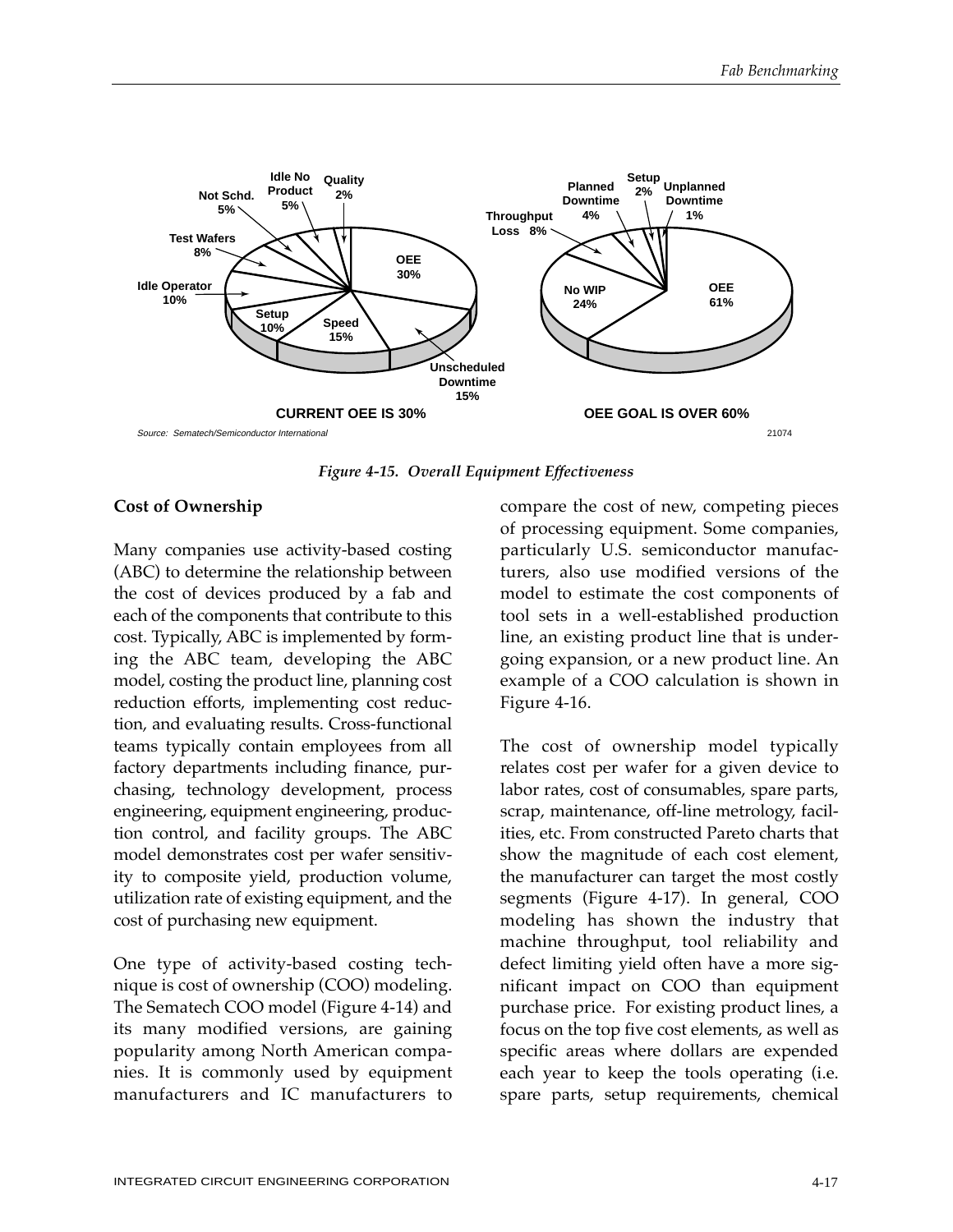consumption, power, etc.) can lead to a simplified, more useful model.[4] A team for each operation is set up to:

- List all the major components required to perform the task,
- Collect data to estimate cost of the items over a particular time frame (weeks, months, years),
- Perform Pareto chart analysis by dividing total costs by total number of wafers produced,
- Target key areas for cost reduction, establish action plan,
- For parts/services provided by vendors, work with vendors to lower cost, extend the life, decrease the quantity required, and consider purchasing the part from the OEM rather than a distributor, and
- Obtain quotes from other vendors, give original vendor opportunity to lower prices.

For fabs undergoing a facility expansion, the model is a little more complex as it must factor in floor-space, equipment cost and depreciation, and facilities requirements.<sup>[5]</sup>

| <b>Management Summary</b>                           |             |          |
|-----------------------------------------------------|-------------|----------|
| Production                                          |             | \$/wafer |
| <b>Throughput yield</b>                             | 99.95%      | \$0.13   |
| Defect density (defects/cm <sup>2</sup> )           | 0.01        |          |
| Probe yield                                         | 98.22%      | \$9.05   |
| Composite yield<br>(throughput yield x probe yield) | 98.17%      | \$9.18   |
| Production utilization capability*                  | 63.20%      |          |
| <b>Equipment</b>                                    |             |          |
| Original capital cost per system                    | \$3,400,000 | \$3.08   |
| Raw throughput (throughput at capacity)             | 57          |          |
| Maximum wafer starts per week per system            | 5,992       |          |
| Equipment utilization capability**                  | 87.13%      |          |
| <b>Headcount Per Shift</b>                          |             |          |
| <b>Direct</b>                                       | 0.9         | \$0.47   |
| <b>Maintenance</b>                                  | 0.3         | \$0.13   |
| Indirect                                            | 0.5         | \$0.42   |
| Total                                               | 1.7         | \$1.02   |
| <b>Top Three Cost Drivers</b>                       |             |          |
| Scrap                                               | 39.49%      | \$9.18   |
| <b>Consumables</b>                                  | 27.98%      | \$6.50   |
| Equipment (depreciation, moves, space, training)    | 14.34%      | \$3.33   |
| <b>All others</b>                                   | 18.19%      | \$4.23   |
| <b>Cost Per Good Wafer Out</b>                      |             | \$23.25  |

**Production utilization capability: The maximum production utilization for \* the given qualification requirements.**

**PUC = Equipment Utilization Capability (EUC) - (scheduled process qual time)/168 hours as a percentage.**

**Equipment Utilization Capability: The maximum utilization possible for \*\* the given equipment downtime characteristics.**

**EUC = 1 – (scheduled maintenance + unscheduled maintenance)/168 hours as a percentage**

Source: Sematech/Solid State Technology 19765

*Figure 4-16. Sample COO Summary*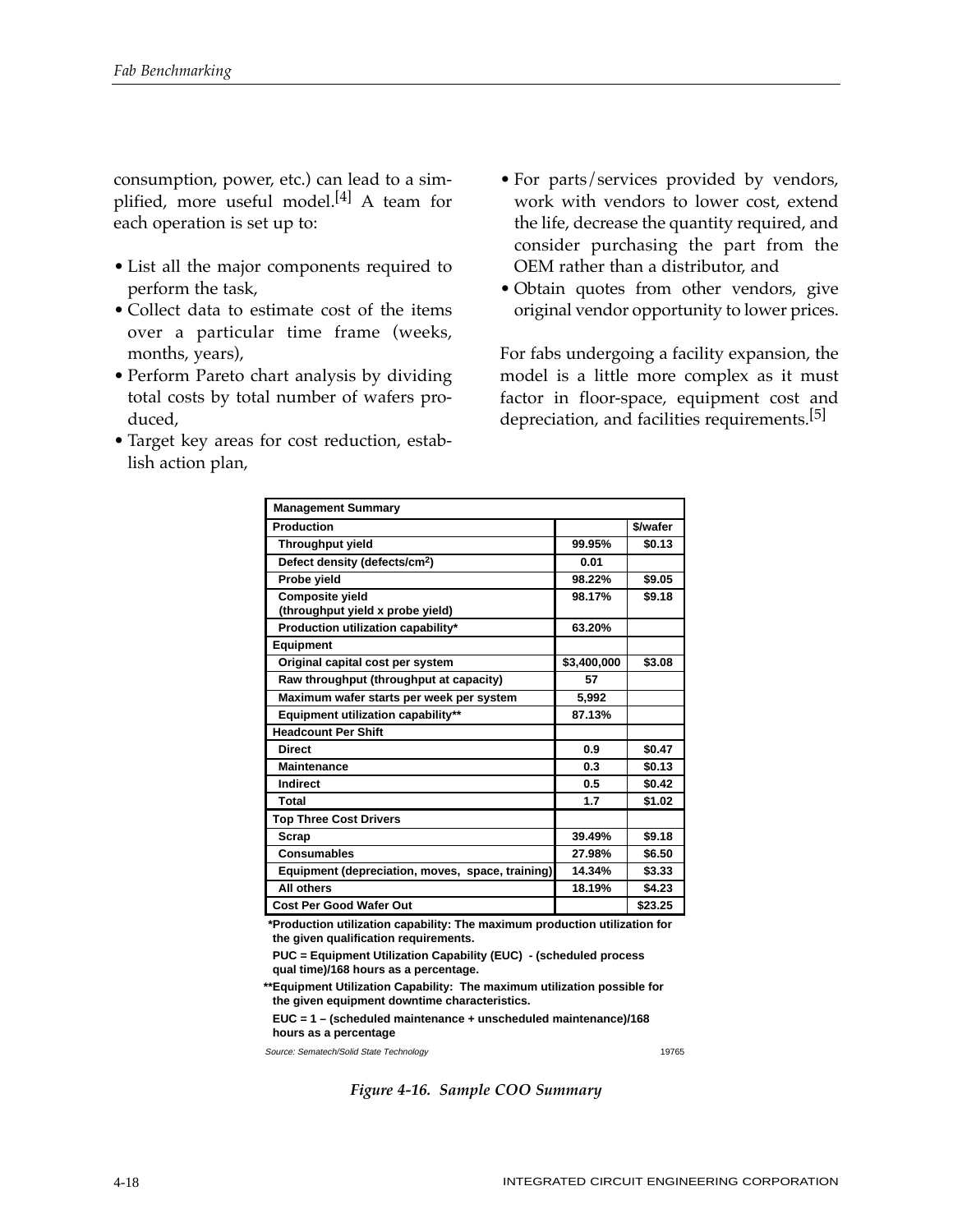

*Figure 4-17. A Pareto Chart Indicates Areas to Focus on to Reduce Total Cost*

#### **Labor Productivity**

Labor productivity in actual fabs is shown in Figure 4-18. As indicated, the most competitive fabs in the study completed 63 layers per operator per day. The least competitive was at 8 layers and the average was 29.6 layers processed per operator per day. Expanding beyond direct labor, the labor productivity in layers completed per total staff per day ranged between 3.3 and 37.7 with the average coming in at 17.6 layers per individual per day. [6] Other information in this table indicates the dramatic differences in performance among semiconductor fabs worldwide.